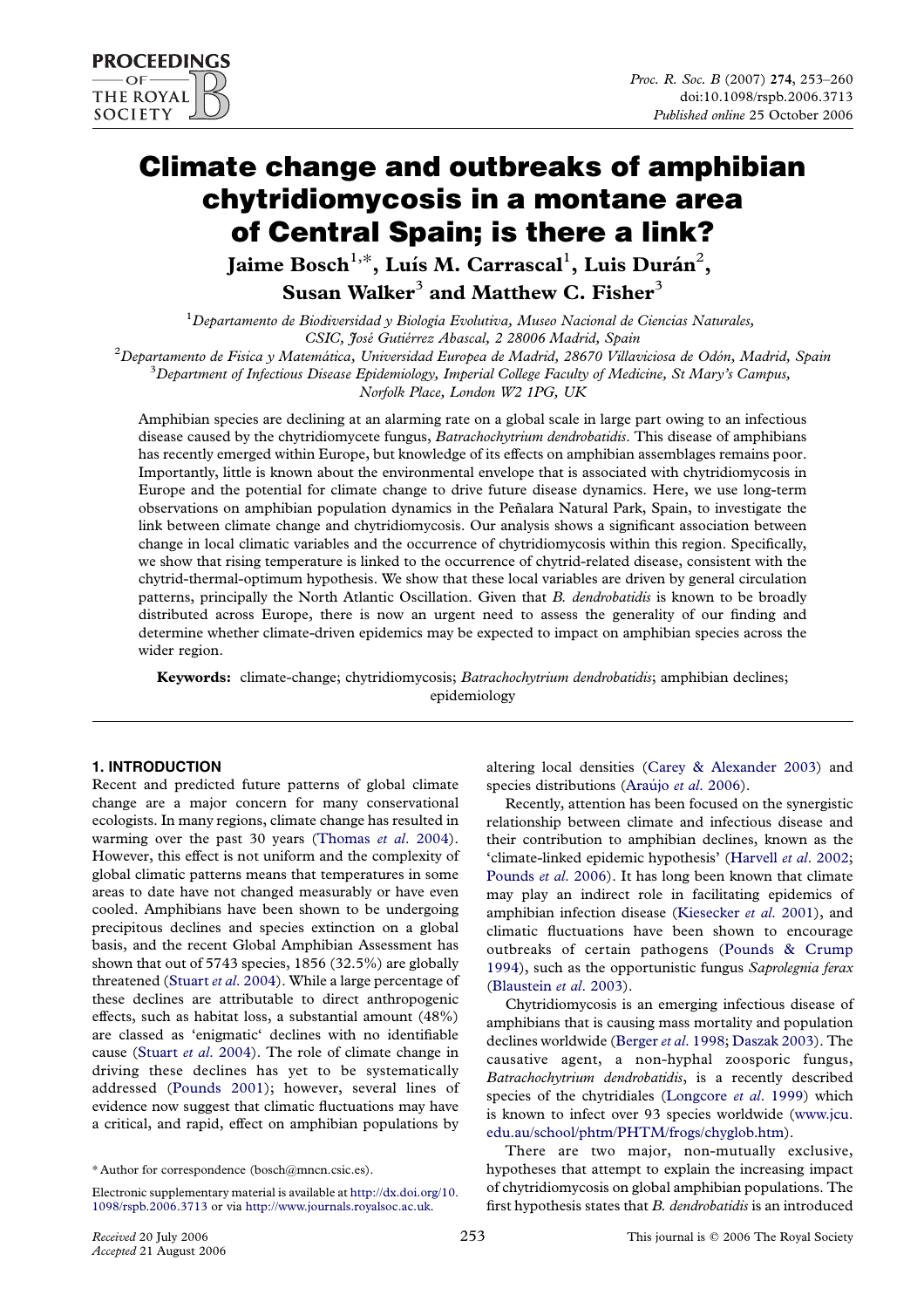species whose spread can be best described by an epidemic 'wave-like' front (Lips et al[. 2006](#page-7-0)). This hypothesis receives support from population genetic studies of the organism [\(Daszak](#page-7-0) et al. 2003; [Morehouse](#page-7-0) et al. 2003) and observations that B. dendrobatidis is associated with asymptomatic carriage in anthropogenically widely dispersed species, for instance, the North American bullfrog (Rana catesbeiana) [\(Garner](#page-7-0) et al. 2006). On the other hand, it is also becoming clear that the colonized areas need to fit the ecological requirements for optimal growth, and successful infection, by B. dendrobatidis and this idea has led to a modification of the climate-linked epidemic hypothesis, known as the chytrid-thermal-optimum hypothesis [\(Pounds](#page-7-0) et al. 2006). Recent ecological niche models indicate that B. dendrobatidis presents a reasonably wide environmental tolerance and, consequently, is able to persist under a variety of temperature and precipitation regimens [\(Ron 2003\)](#page-7-0). The optimal condition for growth of the chytrid in the laboratory is between 17 and  $25^{\circ}$ C, while at  $28^{\circ}$ C growth ceases and the organism dies after a week at above 29°C ([Piotrowski](#page-7-0) et al. 2004). At lower temperatures, B. dendrobatidis is able to persist at  $4^{\circ}C$ , and can therefore overwinter in its hosts, even in temperate climates [\(Piotrowski](#page-7-0) et al. 2004). The chytrid-thermaloptimum hypothesis proposes an association between amphibian declines and increased cloud cover resulting from warming in the highlands of Central and South America, chiefly by the alteration of daytime radiant heating of microenvironments resulting in daytime cooling. This shift is hypothesized to bias the local environmental conditions towards the growth optimum of B. dendrobatidis, thus increasing the organism's pathogenicity on its hosts via unknown mechanisms. However, Pounds et al[. \(2006\)](#page-7-0) did not focus on showing whether the pathogen was present, or causing disease, in the species studied, raising questions as to whether infection by B. dendrobatidis is actually involved in the observed species declines.

We have recently shown that B. dendrobatidis widely infects amphibian populations across Europe ([Garner](#page-7-0) et al[. 2005](#page-7-0)), suggesting that introductions of the pathogen are rather more ancient than were previously expected. However, mass mortalities are highly clustered within a relatively few high-altitude areas in Spain and France (S. Walker, M. C. Fisher & J. Bosch 2003–2006, unpublished data). These data are inconsistent with a wave-like front of introductions across Europe driving contemporary epidemics and suggest that environmental conditions influence host–pathogen dynamics in determining the outcome of infection within a site of introduction. Here, we develop the chytrid-thermaloptimum hypothesis by analysing a 28-year meteorological time-series within an alpine area located in a temperate zone before and after confirmed chytridiomycosis-related mass mortalities and species declines occurred. We show a significant association between the epidemic years and the specific climatic variables, chiefly temperature and humidity. Associations between climate and disease do not necessarily imply causation; however, by recognizing and describing a potentially potent ecological driver of these declines, we have created an important tool by which ecological modelling and laboratory studies can be used to dissect the complex interaction between amphibians, the chytrid, and their environment.

# 2. MATERIAL AND METHODS

(a) Study area

The study area is included in the Peñalara Natural Park, a protected area (768 ha) in the Sierra de Guadarrama, Central Spain  $(40^{\circ}50' \text{ N}, 3^{\circ}57' \text{ W})$ . The area is located 1800–2200 m.a.s.l. and consists mainly of granitic outcrops, alpine meadows, heathlands dominated by Cytissus oromediterraneus and Juniperus communis nana, and the timberline of Pinus sylvestris pinewoods. Within the park, 242 ponds have been catalogued [\(Granados & Toro 2000](#page-7-0)), where 10 amphibian species presently breed. Populations of the midwife toad, Alytes obstetricans, have dramatically declined in the study area since 1997, owing to infection by the chytrid (Bosch et al[. 2001\)](#page-7-0). More recently, Salamandra salamandra has experienced a sharp decline in the park as a result of infection, and severe mass mortalities of Bufo bufo have also occurred for the same reason ([Bosch &](#page-7-0) Martínez-Solano 2006; J. Bosch & S. Walker 2004-2006, unpublished observations).

#### (b) Data analyses

Climatic data were used from the neighbouring weather station of Puerto de Navacerrada, the nearest meteorological station located at a similar altitude (1890 m.a.s.l.,  $40^{\circ}46'50''$  N,  $4^{\circ}00'37''$  W), 5.4 km away from the study area. Orographic characteristics of this locality and that of Peñalara Natural Park are very similar, and our experience supports the observation that data from Navacerrada can be generalized to the higher altitudes of the whole Guadarrama mountain range. Data for 20 meteorological variables were provided by the Spanish Instituto Nacional de Meteorología in the form of monthly values. Climatic information was gathered by this station for the period 1976–2003. This covers the time period for which there is good observational data of the amphibians' biology within the study area, and therefore, the time span over which we can assert that chytridiomycosis has, or has not, occurred. Several meteorological variables were averages, while others were categorized as the number of days per month over which certain meteorological characteristics occurred (e.g. snow cover, mist, maximum temperature above  $25^{\circ}$ C; see [table 1](#page-2-0) for the variables considered).

The annual land air and sea surface temperature anomalies from the Hadley Centre (Met Office, UK) based on the work of Jones et al[. \(2001\),](#page-7-0) [Folland](#page-7-0) et al. [\(1861\)](#page-7-0) and [Jones & Moberg \(2003\)](#page-7-0) are used here as comparisons alongside data collected from the Puerto de Navacerrada. The European Centre for Medium-Range Weather Forecasts (ECMWF) ERA40 reanalysis of the geopotential height of 850 hPa pressures is used for the period 1976–2002. This dataset has been used in order to determine the relationship between the global circulation patterns and the local climatology. General circulation patterns are principally determined by pressure fields, so any anomalous value for pressure will impact on the local climate, not only on the amplitude of the local variables, but also on the more general climate variability across the area of study.

A principal components analysis (PCA) was carried out with 20 meteorological variables describing 336 months (28  $years \times 12$  months per year) in order to obtain a reduced number of factors summarizing the climatic variation. The correlation matrix between the original meteorological variables was used, and varimax rotation was employed to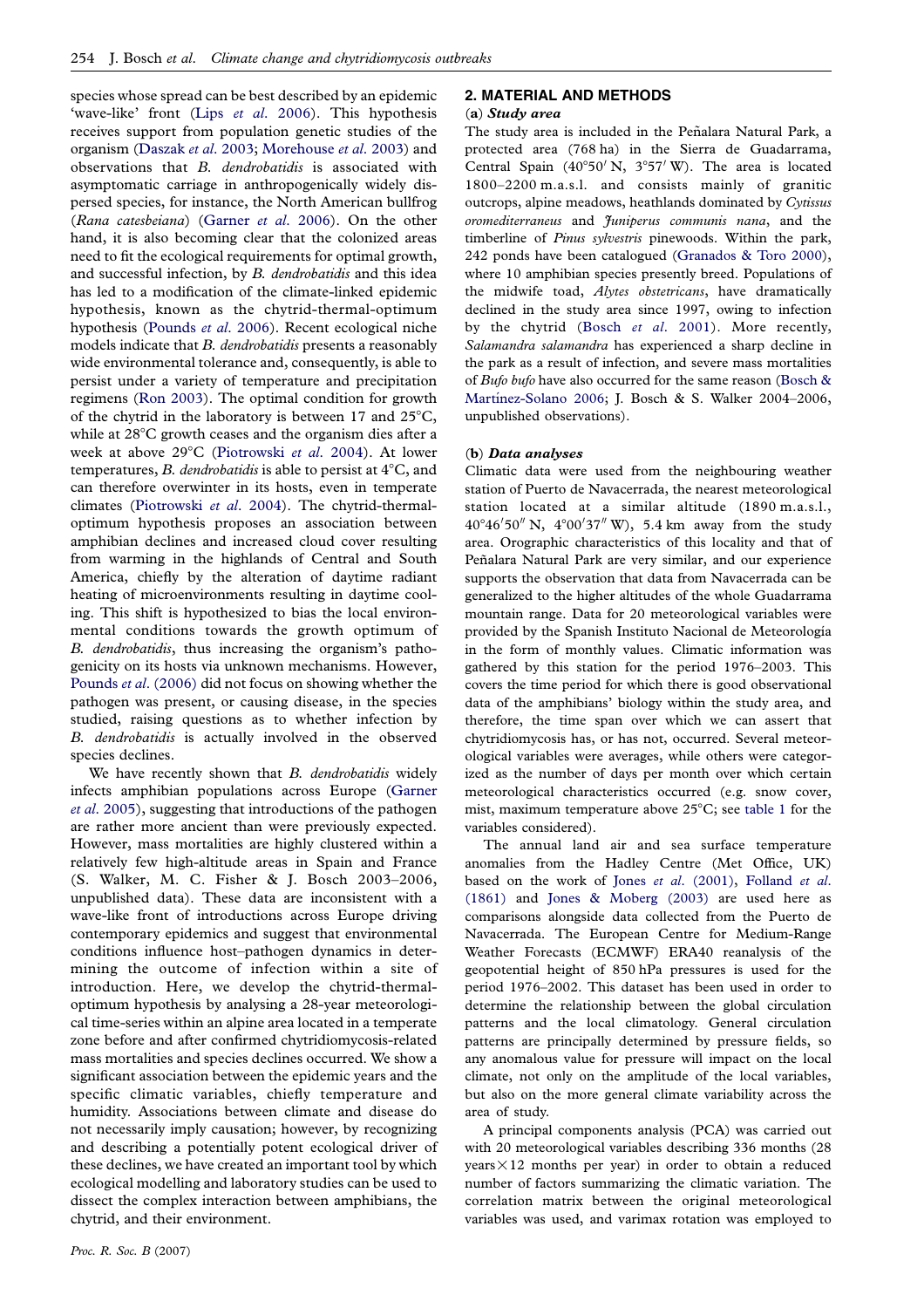<span id="page-2-0"></span>synthesize and facilitate the comprehension of principal components (PCs). Six components with eigenvalues higher than 1 were then extracted.

Meteorological information was grouped into two time periods according to the lack (1976–1996) or presence (1997–2003) of observed chytrid-related mortalities. Comparisons between these two periods were carried out using two-way ANOVAs, including month as a second factor describing seasonal variation.

For the same two periods, data on the number of days with maximum temperatures equal or higher than values from 10 to  $30^{\circ}$ C in  $1^{\circ}$ C steps were computed for the interval from 15 July to 15 September (the time of the year when metamorphosis mainly takes place). The differences in number of days between the two periods were evaluated by the use of t-tests.

Finally, a set of composite geopotential height anomaly maps were calculated using the first three PCs ([Von Storch &](#page-7-0) [Zwiers 1999\)](#page-7-0). First, anomaly height maps were calculated by subtracting monthly averages calculated from across the whole period 1976–2003. Subsequently, two average anomaly maps were determined: the first one being the average anomaly map when the PC is positive and higher than 0.5 (half of the standard deviation (s.d.)) and the second being the average anomaly map when the PC is negative and lower than  $-0.5$  (half of the s.d.).

These average anomaly maps can be interpreted as the deviation from the medium-stage geopotential field that has led to a local extreme case of, for instance, the first PC. Midlatitudinal weather events, such as Atlantic depressions, are the main driving force for local climatic conditions and we use these analyses to connect local conditions with the synoptic scale. For instance, our anomaly maps show whether positive cases of the first PC (local scale) are related to a reinforcement or weakness of the Azores anticyclone, or to an increase or decrease of the westerly flow over the Central Iberian Peninsula (synoptic scale).

#### 3. RESULTS

PCA was performed using variables defining the climatic characteristics of the study area. Six PCs accounted for 81% of the original among-years and within-year variations in the monthly averages of the 20 meteorological variables, shown in the electronic supplementary material. These PCs are analysed below considering seasonal (i.e. monthly) variations and differences between the periods before and after the occurrence of chytridiomycosis (see table 1 for ANOVA results and variance partitions, and [figure 1](#page-3-0) for monthly and yearly variations).

The first climatic component (PC1, 36.4% of variance) specifies a thermal amplitude. PC1 is positively correlated with several measurements of environmental temperature and inversely with cloudiness, relative humidity, snowfall frequency/cover and the number of below-average cold days. Variations in this gradient are mainly linked with seasonal differences and are not related to the occurrence of chytridiomycosis ( $p=0.528$ , less than 0.1% of variance). The interaction between seasonal variation and chytridiomycosis was not significant, showing that the lack of climatic differences between the years before and after chytridiomycosis could not be accounted for by intraannual variation (hereafter, this interaction term will only be commented if significant results are found).

Table 1. Results of two-way ANOVAs analysing the climatic variation in the alpine area of the Sierra de Guadarrama. (Climatic variation has been partitioned into six factors according to the results of the PCA in the electronic supplementary material. The study period spans from 1976 to 2003. Sample units are monthly averages of each study year. Month, seasonal variation attributable to amongmonths differences; before–after chytridiomycosis (CHM), differences between two time periods according to chytridiomycosis infection (before, lacking the infection—1976 to 1996; after, with the chytridiomycosis outbreak—1997 to 2003; SS, sum of squares; %var., percentage of variance accounted for by each effect. Degrees of freedom are 11, 307 for the month term; 1, 107 for the before–after CHM term; and 11, 307 for the interaction in all ANOVAs.)

|                                     | SS    | $_{F}$ | $\mathcal{P}$ | % var. |
|-------------------------------------|-------|--------|---------------|--------|
| PC1-thermal amplitude               |       |        |               |        |
| month                               | 207.6 | 150.6  | 0.000         | 62.9   |
| before-after CHM                    | 0.1   | 0.4    | 0.528         | 0.0    |
| interaction                         | 1.6   | 1.2    | 0.294         | 0.5    |
| PC2—number of                       |       |        |               |        |
| hottest sunny days                  |       |        |               |        |
| month                               | 105.6 | 16.5   | 0.000         | 32.0   |
| before–after CHM                    | 5.0   | 8.7    | 0.004         | 1.5    |
| interaction                         | 8.7   | 1.4    | 0.189         | 2.6    |
| PC3—precipitation gradient          |       |        |               |        |
| month                               | 48.8  | 5.3    | 0.000         | 14.8   |
| before-after CHM                    | 0.5   | 0.6    | 0.440         | 0.2    |
| interaction                         | 2.3   | 0.2    | 0.994         | 0.7    |
| PC4—storm frequency                 |       |        |               |        |
| month                               | 67.0  | 7.6    | 0.000         | 20.3   |
| before-after CHM                    | 0.6   | 0.8    | 0.387         | 0.2    |
| interaction                         | 11.4  | 1.3    | 0.233         | 3.4    |
| PC5-increase in barometric pressure |       |        |               |        |
| month                               | 34.3  | 3.6    | 0.000         | 10.4   |
| before–after CHM                    | 0.4   | 0.5    | 0.470         | 0.1    |
| interaction                         | 14.6  | 1.5    | 0.115         | 4.4    |
| PC6—mist frequency                  |       |        |               |        |
| month                               | 21.3  | 3.4    | 0.000         | 6.5    |
| before–after CHM                    | 133.0 | 234.1  | 0.000         | 40.3   |
| interaction                         | 10.0  | 1.6    | 0.097         | 3.0    |

The second component (PC2, 14.9% of variance) positively correlates with high levels of solar radiation and the number of days with very high maximum temperatures for this alpine area. PC2 inversely correlates with cloudiness and precipitation. There is a marked seasonal pattern in this climatic gradient, with marked peaks in summer months and minimum values in the cloudy months of spring and autumn. Controlling for seasonal patterns, there is a highly significant difference between years with and without chytridiomycosis infection  $(p=0.004)$ , although this effect accounts for a very low proportion of climatic variance (1.5%). The number of summer hottest days, with high levels of solar radiation, was the largest in the epidemic period (post-1997).

The third component (PC3, 11.1% of variance) defines a precipitation gradient. PC3 is positively correlated to rainfall as well as cloudiness and inversely to solar radiation and barometric pressure. Periods before and after chytridiomycosis do not show a significant difference in this gradient ( $p=0.440$ , 0.2% of variance), although a significant difference among months was observed.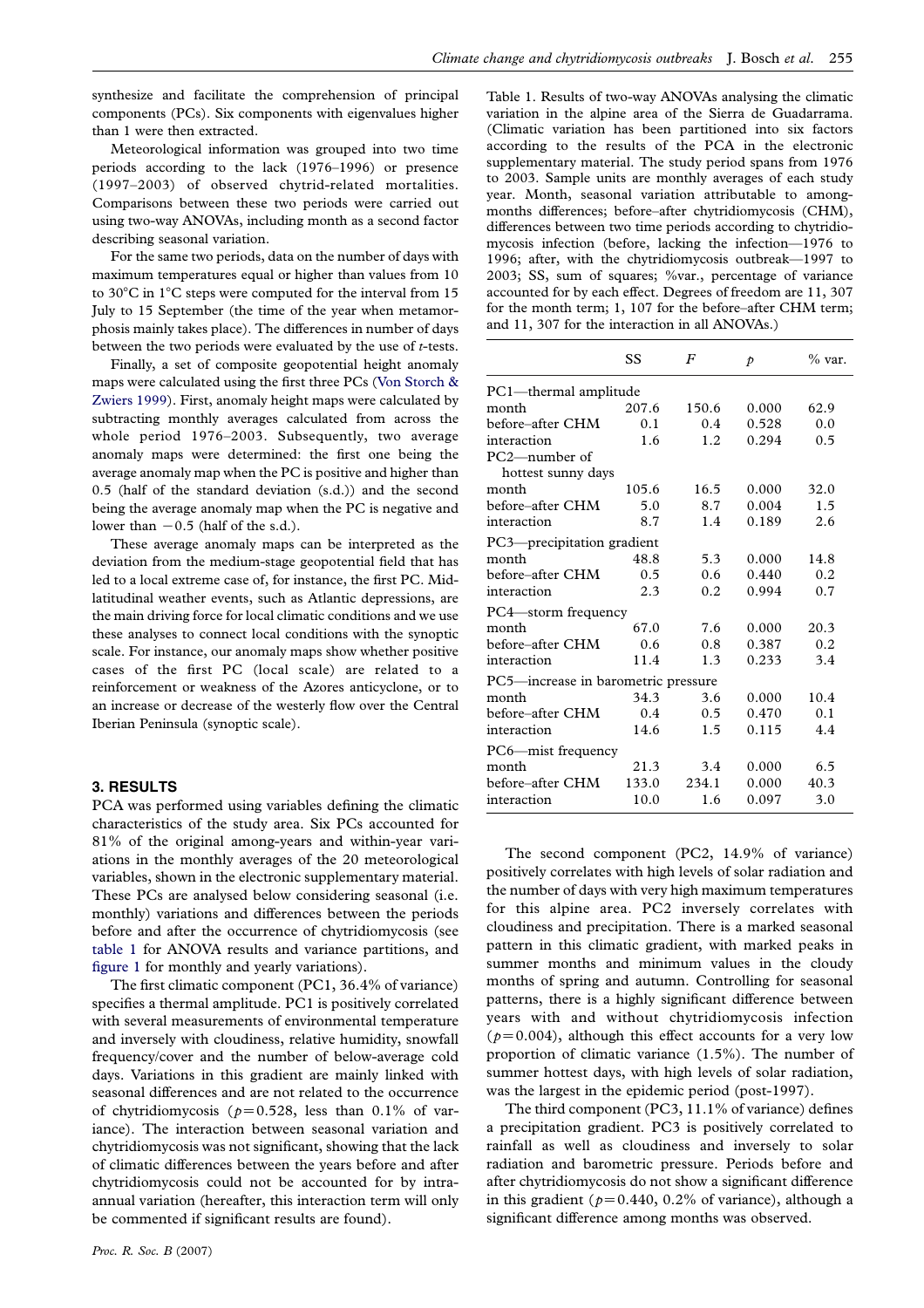<span id="page-3-0"></span>

Figure 1. (a) Yearly and (b) monthly variation in the climatic characteristics of an alpine area of the Sierra de Guadarrama. Sample size is 12 months for each year and 28 years for each month. Values represented are mean $\pm$ 1 s.e. Within grey areas are included the years of observed chytridiomycosis infection in the amphibian populations of Peñalara area. For significance of differences among years and months, see table 1.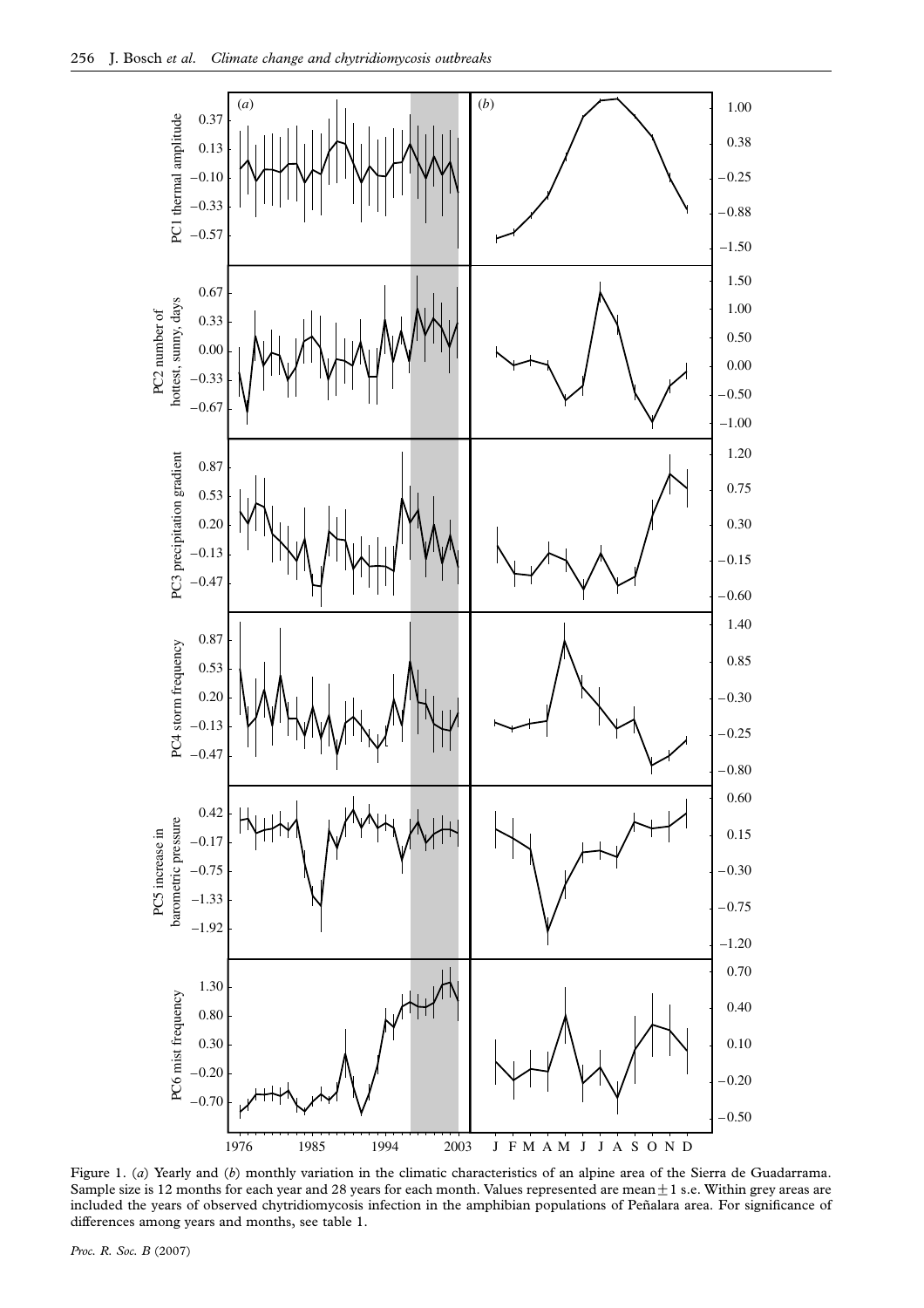

Figure 2. Variation in the number of days (ordinate) with maximum temperatures higher than several temperature values (abscissa) in the time-interval 15 July to 15 September. Two time periods are compared according to lack (1976–1996) or presence (1997–2003) of chytridiomycosis. The grey area denotes significant differences in the  $t$ -tests comparing these two time periods ( $p < 0.05$ ).

PC4 accounts for 6.8% of the variance and is directly related to the frequency of storms. This component is highly positively correlated with the number of days from which storms and hail were recorded. There is a significant seasonal variation in storm frequency, with maximum figures in late spring months (May and June), although differences between the periods when chytridiomycosis occurs are small and non-significant ( $p=0.387$ ).

PC5 is associated with barometric pressure and correlates with the frequency of anticyclonic days (6.1% of variance). This component is significantly associated with monthly variation (the smallest values in this factor were measured in April and May), however, not with the occurrence of chytridiomycosis ( $p=0.470$ ).

Finally, the sixth component (PC6, 5.7% of variance) is directly associated with the number of days that were observed to have high levels of mist and dew. There are significant monthly differences, although these account for a low proportion of the explained variance (the highest scores are in May and autumn months). The frequency of days with mist and dew began to increase from 1991 to 2003 and it significantly and consistently increased after 1997. The increase in the number of days with mist appears to be very abrupt and is not consistent with the pattern of the other climate variables. This component appears to be more associated with a change in the criteria of mist observations (which is often grouped together with low-level clouds in high-altitude areas) than that related to climate variability. For this reason, this component will not be further analysed.

Figure 2 shows the variation in the number of days with maximum temperatures that are equal to, or higher than, values from 10 to 30 $^{\circ}$ C in 1 $^{\circ}$ C steps in the time-interval 15 July to 15 September. The number of days with maximum temperatures higher than  $21-27^{\circ}$ C was significantly lower in the period lacking chytridiomycosis (1976–1996) in relation to the period when amphibians suffered the disease (1997–2003).

Figure 3 shows the changes in yearly mean surface temperature anomalies from 1976 to 2002 by comparing



Figure 3. Yearly mean surface temperature anomalies for the station (dashed line) along with annual land air and sea surface temperature anomalies (solid line).

the climatological mean at the station alongside with the observed global data. A clear positive trend is observed for both the global and the local scale. However, the variability of the station anomalies is higher than that of the global ones, as expected and found by other authors for other alpine regions ([Beniston](#page-6-0) et al. 1997). As illustrated, the higher anomaly values occur after 1995, reaching their maximum in 1997, with a value of  $0.96^{\circ}$ C at the beginning of the period where chytridiomycosis occurred (1997–2003).

Figure  $4a,b$  shows the composite maps of the 850 hPa geopotential height anomaly (850 GHA) for the first three PCs when their values are higher than half of the s.d. and lower than minus half of the s.d., respectively. Only anomalies where the correlation between the 850 GHA variation and the PC variation is statistically significant (using a t-test with a 95% significance level) are shown.

The composite maps for the first PC demonstrate a statistically significant association between positive pressure anomalies over the Atlantic, corresponding to the winter season for PC1 (figure  $4a$ ). Although the positive pressure anomalies are not centred over the station, they are likely to be affecting the advection of cold air over the Iberian Peninsula from northern Europe, which is the main source of cold events in this region. No inferences can be made for the anomaly map for the values of  $PC1 > 0.5$ , which corresponds to the summer season, since these values are close to 0.

The composite maps for PC2 show a significant relationship between the 850 GHA anomalies and the positive values of this component, which are related to high levels of insolation and days with very high maximum temperatures. On the contrary, negative values of the anomaly [\(figure 4](#page-5-0)b) are associated with cloudiness and precipitation.

Finally, the third set of composite maps shows high values on the left panel and low values on the right for PC3, which is mainly associated with precipitation. These anomaly patterns show clearly how the North Atlantic Oscillation, the main driver of climatic variability in this region, leads to precipitation. Here, positive values of PC3 over the study site lead to low levels of precipitation with the dipole behaviour of the anomalies being observed.

## 4. DISCUSSION

The results we obtained are in accordance with the expected phenomena of global climate warming by showing that meteorological conditions have significantly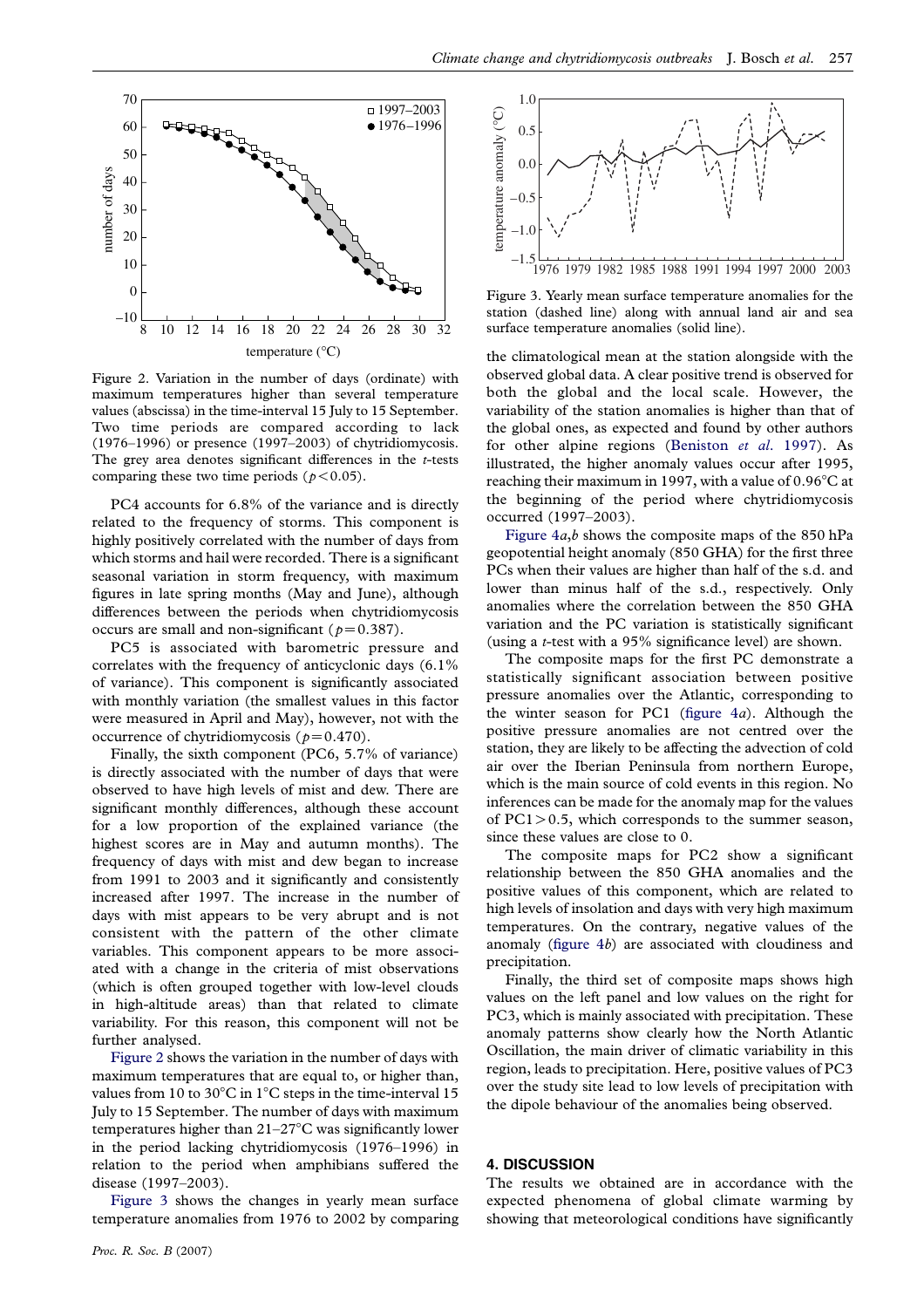<span id="page-5-0"></span>

Figure 4. Composite maps of the 850 GHA for the first three PCs when their value is (a) higher than half of the s.d. and (b) lower than minus half of the s.d. 'X' denotes the geographical location of the study area.

changed in the studied area and over the period for which chytrid-related mass mortalities have occurred. In recent years, hotter and sunnier days appear to be more frequent in the area with temperature anomalies exhibiting a marked positive trend.

Importantly, a statistically significant relationship has been found between the general circulation patterns and the climatic variability at the study area. If changes in these general circulation patterns occur as a consequence of climate warming, then an increasing impact on the climate variability of the area of study is expected. Some of these changes have already been pointed out by other authors, such as those consisting of a north displacement of the North Atlantic Oscillation ([Hurrell 1995](#page-7-0)) or that modelled under different greenhouse gas scenarios (Rodríguez-Fonseca et al. 2005). These patterns are expected to lead to significant changes in the climate variability of the region of study, consisting of higher numbers of sunnier and hotter days, and moderation of the lower temperatures as well as a shorter winter season.

Harvell et al[. \(2002\)](#page-7-0) argued that since outbreaks of chytrid-related disease are particularly associated with cool, moist, high-altitude conditions, this disease may be one of a few for which climate warming could disrupt disease spread. However, the chytrid-thermal-optimum hypothesis ([Pounds](#page-7-0) et al. 2006) argues that this statement may not apply to tropical areas of Central America and

Proc. R. Soc. B (2007)

Northeast Australia where most chytrid-related declines occur, and here, we show that it is also not a valid statement for an alpine area in a temperate zone. In this region, global warming is moderating the naturally severe cool conditions, and among other consequences, as Harvell et al[. \(2002\)](#page-7-0) pointed out, shorter, milder winters are expected to increase the incidence of disease.

As a general rule, temperature and water availability usually interact by determining fungal optimal conditions. The second climatic factor, PC2, for which we have demonstrated a significant effect, related to the occurrence of hot and sunny days, shows higher monthly values during July and August, these being the months when metamorphosis takes place. In general, most amphibian die-offs (or at least, the most recordable) occur in the period when animals complete metamorphosis and their skin becomes keratinized. In the days following metamorphosis, recent metamorphs remain close to the pond, searching for cool and damp places to hide. Our analysis shows that the number of days where maximum temperatures over the period of metamorphosis exceed  $21-27$ °C has significantly increased in recent years. However, this recent warming has not increased the number of days where the maximum temperatures exceed  $28^{\circ}$ C, the critical threshold for successful persistence of B. dendrobatidis. In addition, even if this limit could be achieved in the area, survival and persistence of the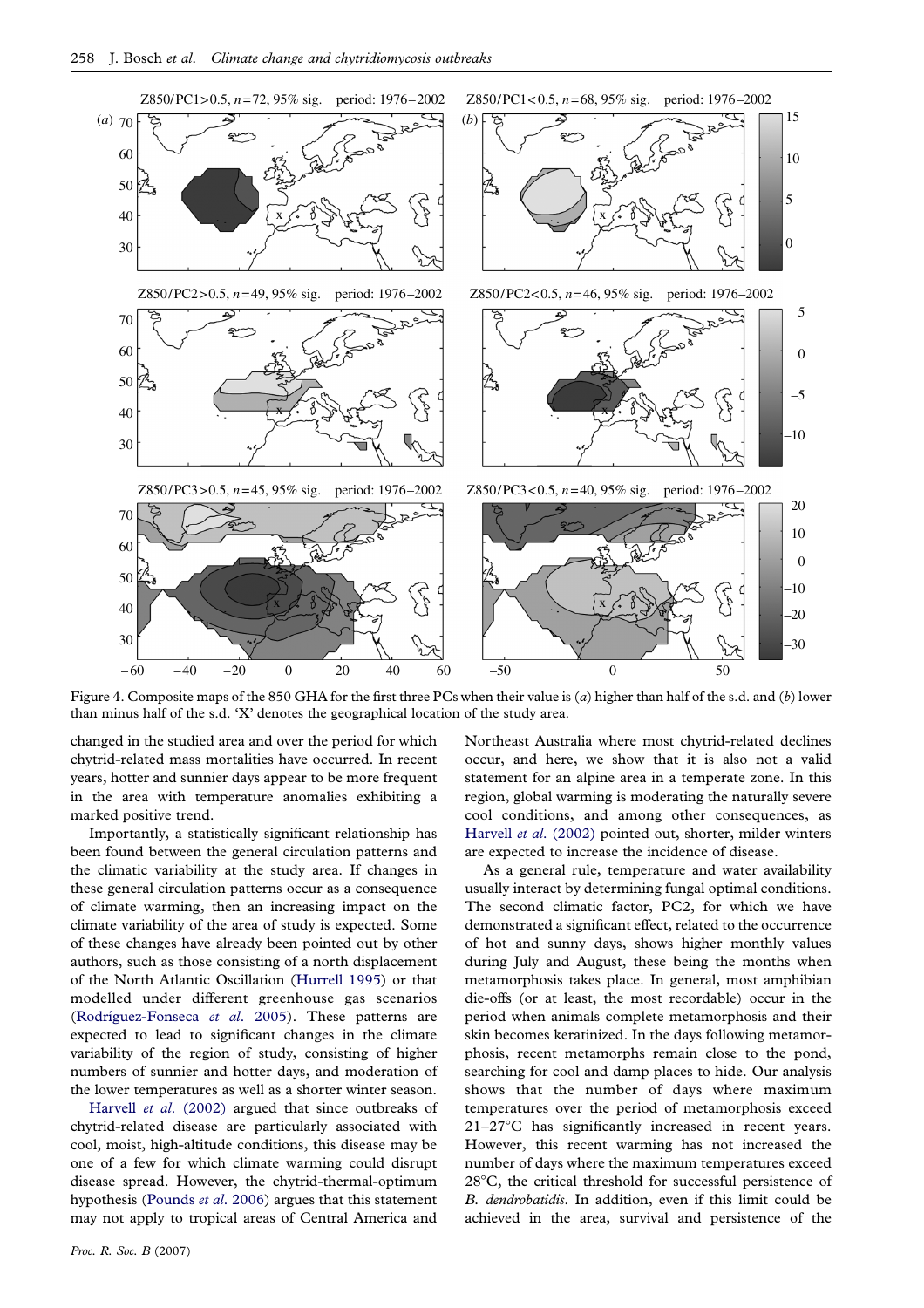<span id="page-6-0"></span>pathogen may occur as a consequence of the active avoidance of high temperatures by the metamorphs preferential selection of damp and cool habitats within which to hide.

On the other hand, the sixth climatic factor, relating to the abundance of mist and dewfall, presents the highest values during May, when the breeding period of the amphibians takes place. Therefore, as may occur with the temperature scenario discussed earlier, a value of 100% relative humidity provided by overnight dewfall and mists during the breeding period could be a key determinant in facilitating the transmission of fungus among adults in terrestrial species. In fact, the most terrestrial species inhabiting the area  $(A.$  obstetricans and S. salamandra) are precisely the species most affected by chytridiomycosis, and they also exhibit nocturnal behaviour. This hypothesis is in accordance with the findings of [Piotrowski](#page-7-0) et al. (2004) that zoospores of B. dendrobatidis swim less than 2 cm before they encyst therefore, the pathogen is probably spread from amphibian to amphibian by close or direct contact during mating when relative humidity is high.

A related factor is that transmission of B. dendrobatidis may have increased in the area as a result of shorter and milder winters. The two species that are most affected by chytridiomycosis (A. obstetricans and S. salamandra) share terrestrial habits and both the species breed in permanent ponds and have overwintering larvae. In the laboratory, the pathogen is able to persist and even grow slowly at low temperatures such as  $4^{\circ}$ C ([Piotrowski](#page-7-0) et al. 2004). If in recent years, the water temperature has increased during the winter, the pathogen may now be growing faster on overwintering larvae, creating a greater infectious challenge upon metamorphosis.

The patterns and the associations that we have described here, while indicative of a link between the climate change and the onset of chytridiomycosis in our study populations, are unlikely to describe the whole story. To complete the epidemiological picture of the emergence of B. dendrobatidis and chytridiomycosis in Peñalara, it is necessary to also consider the hypothesis that the disease may have recently been introduced. Here also, it is possible that recent warming has contributed to the arrival of the pathogen. The most severe and the least predictable disease outbreaks may occur when climate change alters host or pathogen geographical ranges, causing formerly disjunct species and populations to converge [\(Davis &](#page-7-0) [Shaw 2001\)](#page-7-0). Amphibian species with a low susceptibility to B. dendrobatidis can act as reservoirs for the disease in the wild ([Collins & Storfer 2003;](#page-7-0) [Garner](#page-7-0) et al. 2005). The Iberian green frog, Rana perezi, is usually restricted to low elevations [\(Llorente & Arano 1997](#page-7-0)) and exhibits a very high plasticity, inhabiting virtually all regions of Spain. In the studied area, this species has expanded its range in the park (Martinez-Solano *et al.* 2003), doubling the number of ponds in which it was observed relative to 20 years ago. Rana perezi has been shown to carry the fungus (S. Walker & J. Bosch 2004–2005, unpublished data); however, the species susceptibility to the disease appears to be very low as no dead individuals or population declines for this species have been recorded. It may be that R. perezi or other thus far unidentified vectors are contributing to the spread of the pathogen.

Our data support the chytrid-thermal-optimum hypothesis and the climate change as a driver of

chytridiomycosis in Peñalara, by defining an increase in a climatic envelope that is broadly similar to that described by Pounds et al[. \(2006\)](#page-7-0) and showing that this climatic envelope is associated with observed increases in chytridiomycosis. However, we do not rule out the introduction of B. *dendrobatidis* in initiating the Peñalara epidemic. Chytrid-related declines are probably the result of a complex web of interaction, and the effects of climate will be conditional on other factors such as host density, amphibian community composition, microbial competitors and zooplankton predators, to name but a few. In order to disentangle this network into its key compartments, it is necessary to collect seasonal data on amphibian densities, contemporary and historical measurements of the prevalence and intensity of infection, seasonal mortalities, and fine-scale meteorological conditions from a range of sites that represent altitudinal clines. These data, in concert with molecular epidemiological analyses, will determine the relative roles of introduction and climate change in driving contemporary epidemics of this disease.

Recent surveys of amphibians across mainland Europe have shown that the chytrid is more broadly distributed, at least in Europe, than disease outbreaks predict ([Garner](#page-7-0) et al[. 2005](#page-7-0)). In the Iberian Peninsula, the pathogen occurs practically everywhere (J. Bosch, M. C. Fisher & S. Walker 2003–2006, unpublished data); however, relatively few sites of chytridiomycosis-driven mass mortalities have been recorded (see [www.sosanfibios.org/](http://www.sosanfibios.org/spain.html) [spain.html\)](http://www.sosanfibios.org/spain.html). Therefore, it appears that, within mainland Europe at least, the dynamics of B. dendrobatidis and its hosts are more consistent with the climate-linked epidemic hypothesis rather than the occurrence of wave-like epidemic front of introductions such as is described by Lips et al[. \(2006\)](#page-7-0), and that introductions of the pathogen are rather more ancient than might have been expected. As a consequence, our current efforts are focused on conducting European-wide screens for the disease, in concert with detailed ecological modelling and laboratory assessments of species susceptibility and disease transmission.

We thank the European Centre for Medium-Range Weather Forecasts (ECMWF) for providing the ERA40 reanalysis data. We thank all the people working at the Peñalara Natural Park for the facilities provided to complete this work. Funding for this study was provided from a project supported by the Fundación BBVA (PI: J.B.) and the Natural Environmental Research Council, NERC, UK (PI: M.F.).

#### REFERENCES

- Araújo, M. B., Thuiller, W. & Pearson, R. G. 2006 Climate warming and the decline of amphibians and reptiles in Europe. *J. Biogeogr.* 33, 1712-1728. ([doi:10.1111/j.1365-](http://dx.doi.org/doi:10.1111/j.1365-2699.2006.01482.x) [2699.2006.01482.x\)](http://dx.doi.org/doi:10.1111/j.1365-2699.2006.01482.x)
- Beniston, M., Diaz, H. F. & Bradley, R. S. 1997 Climatic change at high elevation sites: an overview. Clim. Change 36, 233–251. ([doi:10.1023/A:1005380714349](http://dx.doi.org/doi:10.1023/A:1005380714349))
- Berger, L. et al. 1998 Chytridiomycosis causes amphibian mortality associated with population declines in the rain forests of Australia and Central America. Proc. Natl Acad. Sci. USA 95, 9031–9036.
- Blaustein, A. R., Romansic, J. M., Kiesecker, J. M. & Hatch, A. C. 2003 Ultraviolet radiation, toxic chemicals and amphibian population declines. Divers. Distrib. 9, 123–140.